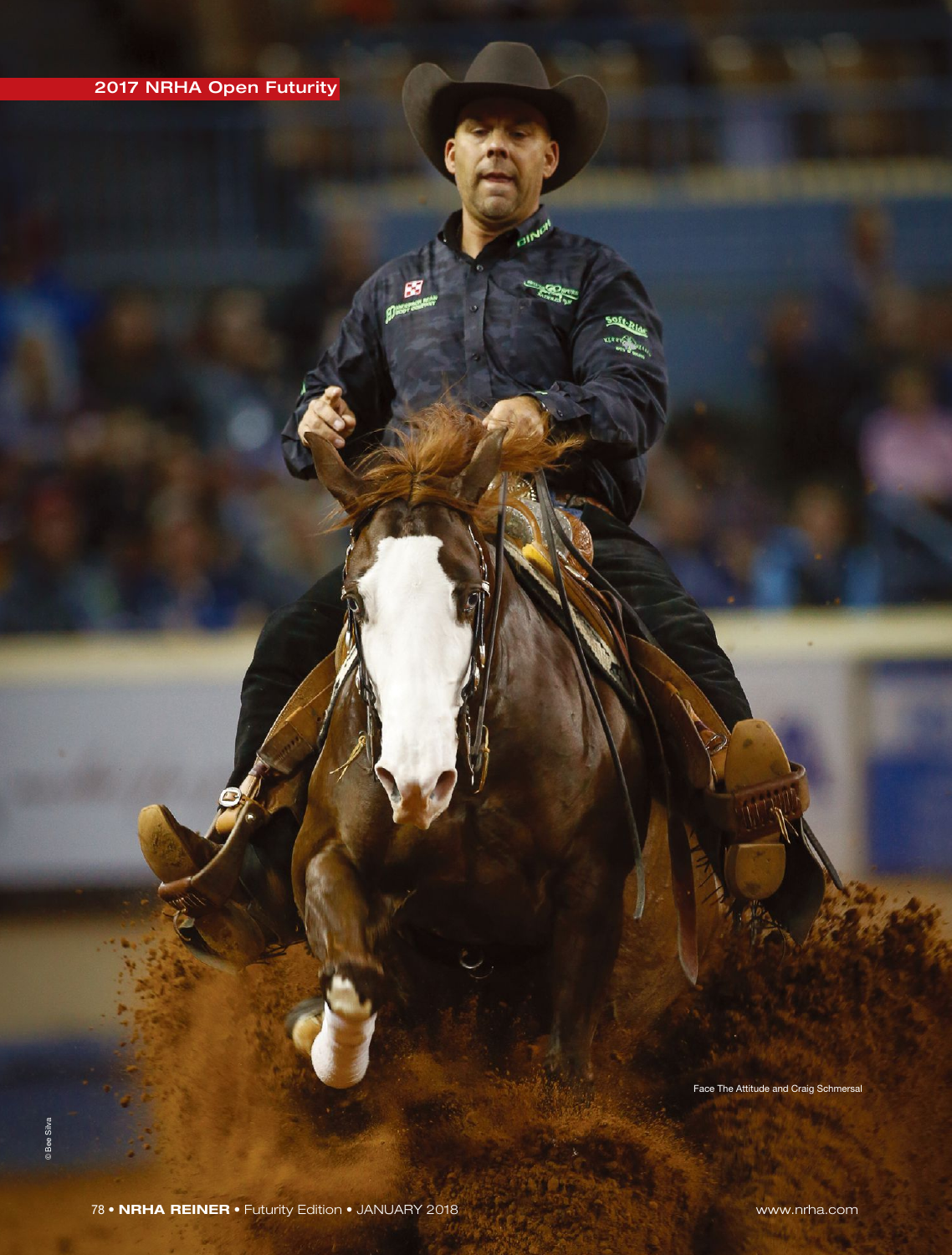

## FACE THE ATTITUDE REINS CRAIG SCHMERSAL TO THE **OPEN FUTURITY CHAMPIONSHIP**

NRHA Three Million Dollar Rider Craig Schmersal has only missed the finals once since 1995. On Saturday night last to enter the Jim Norick Arena in Oklahoma City — he burst into the pen knowing he had a nice enough horse to challenge for the lead. He knew he needed a 225 or better to win the coveted title. He focused on performing a clean pattern and trusting his mare for the rest. As the run built, the crowd sensed this could be the one. It was.

## **BY SIMONA DIALE - PHOTOGRAPHY BY WALTENBERRY**

**Amagic Disney veil fell over State<br>
Fair Park where the 2017 NRHA<br>
Futurity & Adequan® NAAC Show<br>
We had a mare also arial wes part of the** Fair Park where the 2017 NRHA Futurity & Adequan® NAAC Show was held. A mare, aka Ariel, was part of the magic as she steered her rider, NRHA Three Million Dollar Rider Craig Schmersal, to claim coveted NRHA Lucas Oil Level 4 Open Futurity Championship. "It's been a long time coming," said Schmersal following his win, and indeed it was. The talented professional has won just about everything there is to win in his career. The Futurity Championship was the one title missing from his impressive show record.

"There was so much emphasis on this show when we were young and it was the only horse show that paid that kind of money. When it paid \$100,000 everybody wanted a piece of it. Showing 3 year olds is what I like the most; I just want to ride the babies. Training 2 and 3 year olds for me is the most enjoyable part of this job," said Schmersal during an interview a couple of years ago. When asked what Futurity horse of his he would have liked to show again, he said that out of all the ones he had shown, Boomshernic would be the one. "He was a team player – he wanted to win just as much as I did – he always tried. Some of those horses walk in the pen and

try to get you and are less of a horse than they were in the make-up pen. Every time I went in the arena with him he would say, 'let's go,' and he never cheated - he was stone-sober every time. There's no other horse that can do the same!"

Face The Attitude (Pale Face Dunnit x Miss Lil Addy Tude), a mare owned by Schmersal's Hickory Creek Ranch LLC, bred by KC Performance Horses LLC and nominated by Ginger Schmersal, proved she could do the same. The duo was the last draw in the Open Finals with a 224.5 to beat posted by NRHA Professional Andrea Fappani – who surpassed the five million dollar mark during the Futurity – riding All American Vintage. Following a powerful ride that thrilled the crowd, Schmersal and his mare conquered the crowd and the Championship with a 226.5 score.

"We finally made it," said Schmersal, who did not try to hide his tears following his



winning ride. "This mare reminds me of her mom and dad, and I had the pleasure of showing them both. The babies by and out of them try so hard and are so steady," said Schmersal. "This mare in particular has the ability, but most importantly she has the brain to back it up. You can have a horse with a great ability, and you can have a horse with a great brain, but if you don't have it all, it's a hard deal."

"I'm so grateful that nobody bought her," said Craig's wife, Ginger. "I put a high price on her, and I'm sure most thought I was nuts. In the last few months she bloomed

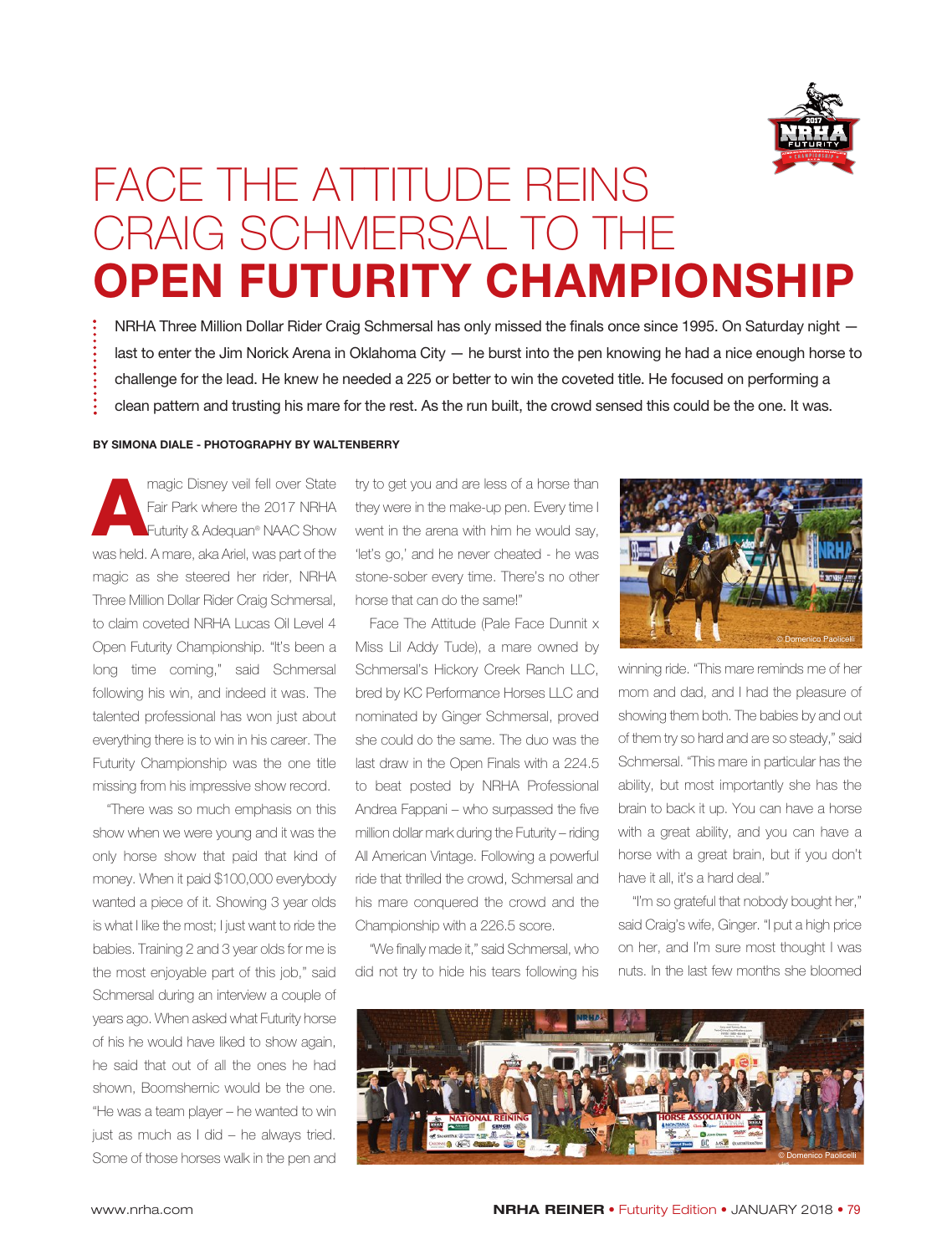## 2017 NRHA Open Futurity



and grew up. That brain has always been beautiful, but now she's growing into what she is and I am thrilled with this title that Craig so deserves. It's never been that important to me, but I've always known it is to him - he deserves it."

Schmersal's longtime friend, NRHA Million Dollar Rider Mike McEntire, had told him in the warm up pen that he could do it. NRHA Hall of Famer and Million Dollar Rider Bob Loomis had told him that Face The Attitude was a mare the would love to have in his breeding program. "The



support from my family and my friends was incredible," said Schmersal. "What was even more amazing were the messages we received from people we hardly knew. Our whole family keeps bursting to tears… I guess I lost my macho image!"

All American Vintage (A Sparking Vintage x All Ruffed Up), a stallion owned by Cuoghi Reining Horses USA Inc., bred by Petra Zeitler and nominated by Harper Conner, settled for reserve honors with Fappani in the saddle. "This horse is amazing," said Fappani. "I



purchased him because my son Luca convinced me to buy him. He wasn't the easiest horse to ride as a 2 year old, and after the first time I rode him I decided not to buy him. Luca told me I should go back and try him again. We did, and I guess he was right. We won the Tulsa Classic and the All American Quarter Horse Congress Open Futurity [with a 232 score], and now earned the Open Reserve Championship here. The mistakes we made tonight were determined by me, so at the end of the



Andrea Fappani and Futurity are two words that instantly come to mind when thinking about the reining industry. The combination of the two have always seemed to bring about great success, and this year was no different. During the 2017 NRHA Futurity, Andrea Fappani became NRHA's second Five Million Dollar Rider. In 2006, Fappani crossed his first million dollar milestone. Since then, he has raced through the ranks as a top rider, and has become a household name within the reining industry. At the early age of 33, he was the youngest rider to cross the two million mark. Qualifying two horses for the Lucas Oil Level 4 Open Finals, the milestone was within grasp. First in the arena was All American Vintage (A Sparkling Vintage x All Ruffed Up) owned by Coughi Reining Horses USA Inc. The run earned a 224.5 and landed the pair in second place. Lil Patron (Lil Joe Cash x Miss Rey O Shine), owned by Tim Roper, placed 26th with a 216. Fappani added \$129,000 to his lifetime earnings making him NRHA's newest Five Million Dollar Rider.